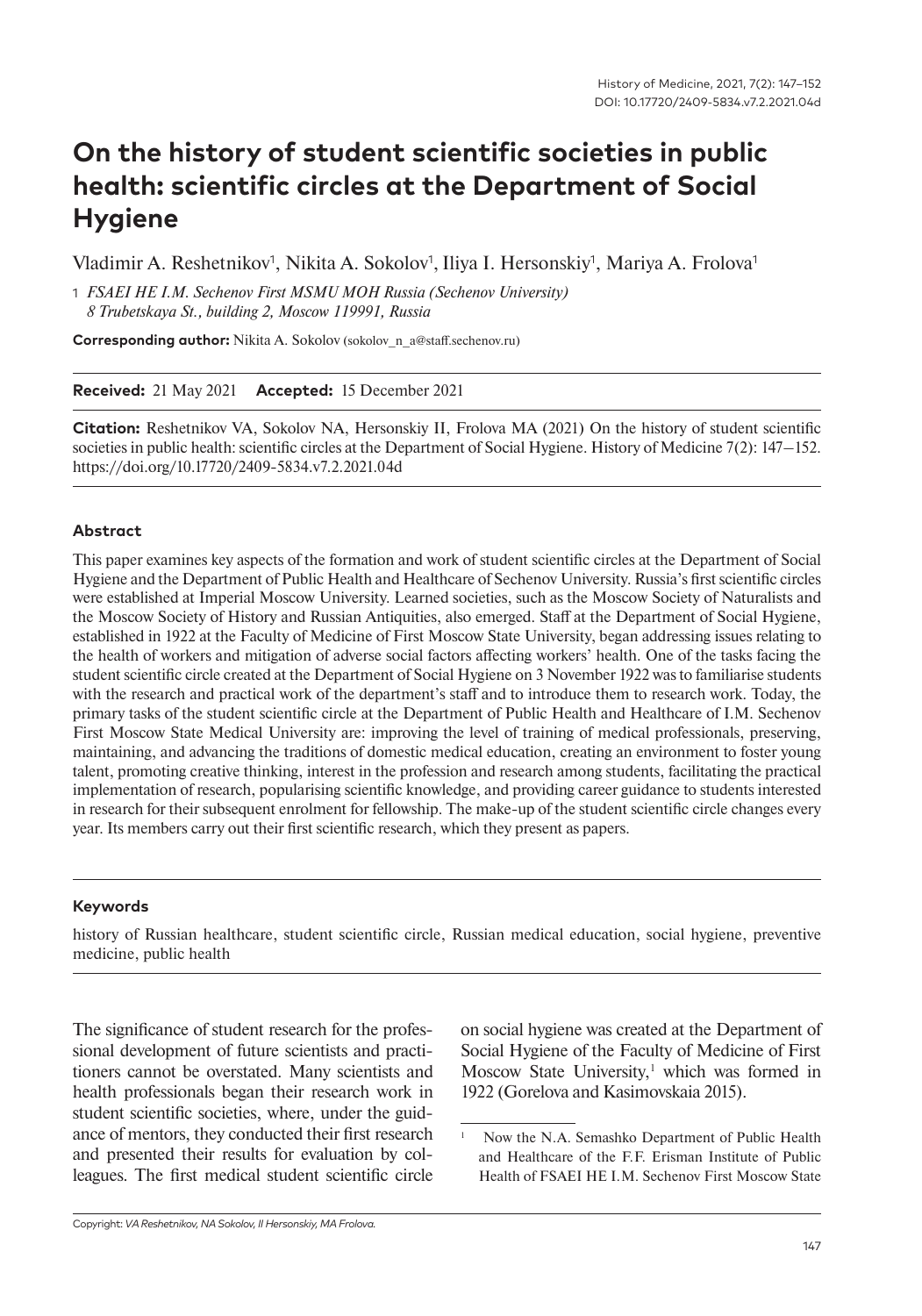The first student scientific societies were established at Imperial Moscow University. In 1781, Professor I.G. Schwartz formed Russia's first student scientific circle, named the "Assembly of University Students for Essay and Translation Practice". In large measure, the University of Dorpat served as an example for the Russian student research movement. In 1818, it was Russia's only institute of higher education that was a member of the Society for Book Exchange between German Universities (Kazakova and Zhukovskaya 2018).

During the reign of Alexander I, student scientific circles were thriving in Saint Petersburg, Kazan, Kharkov, and Vilna, and were an integral part of university life in Russia. According to the University Charter of 1804, close ties were established between professors and students. This paved the way for creating learned societies at universities, where the very best students attended their meetings with the dean's permission. From 1808, the Ministry of National Education decided to send the ablest of students abroad to "prepare for professorship", which played a significant role in organising student scientific circles in the spirit of "free science" (Odin 2020).

Learned societies such as the Moscow Society of Naturalists and the Moscow Society of History and Russian Antiquities were created at Imperial Moscow University. Every month, meetings were held to discuss student scientific discoveries and experimental results. This approach enabled students and lecturers to work together to solve educational and scientific problems (Logunova and Vasileva 2021).

The student research movement was also flourishing at the Faculty of Medicine of Imperial Moscow University. By the early 20th century, student scientific circles had opened at the departments of histology, pathological anatomy, pathological physiology, and physiology. In 1903, the dean of the Faculty of Medicine of Imperial Moscow University, G.I. Rossolimo, merged the student scientific circles in various departments into the Student Scientific Society, which was named after N.I. Pirogov in 1903 (Reshetnikov, Tregubov, Pereverzina 2019).

The Department of Social Hygiene was established at the Faculty of Medicine of First Moscow State University in 1922. It laid the foundation for addressing issues related to workers' health, the mitigation of adverse social factors and the implementation of measures to create a healthy and energetic workforce. The student scientific circle at the Department of Social Hygiene was created on 3 November 1922. Its primary goal was to familiarise students with the issues being addressed by the department staff and involve students in the theoretical and practical solving of those issues. This student circle included sixty students from First Moscow State University and Second Moscow State University. Soon after, a student scientific circle was formed at First Moscow Medical Institute<sup>2</sup> (Reshetnikov and Tregubov 2021).

The circle conducted its research in several areas. It studied living conditions that affect health during normal times and periods of various social upheavals (wars, revolutions, etc.), the reasons behind the spread of social diseases (tuberculosis, syphilis, alcoholism, etc.), as well as the methods, means and history of tackling them. Students were introduced to measures aimed at raising a healthy generation (maternity and child welfare, healthcare for school-aged children and youths) and public health awareness activities. They also attended classes on physical education and factory worker welfare.

One of the techniques the circles employed in their early years was the survey of factories and tuberculosis dispensaries. The materials obtained were the subject of subsequent discussions, during which factory management factors that affect workers' health were identified, and the existing and possible occupational safety methods were examined (Pashintsev 1923). The student scientific circles established at the Department of Social Hygiene of First Moscow State University and other preventive medi-

Medical University of the Ministry of Healthcare of the Russian Federation (Sechenov University).

<sup>2</sup> Following the Decree of the Central Executive Committee and the Council of People's Commissars of the USSR No. 237 of 23 July 1930 "On the reorganisation of universities, vocational schools and workers' schools", medical faculty ceased to be part of First Moscow State University and was renamed First Moscow Medical Institute.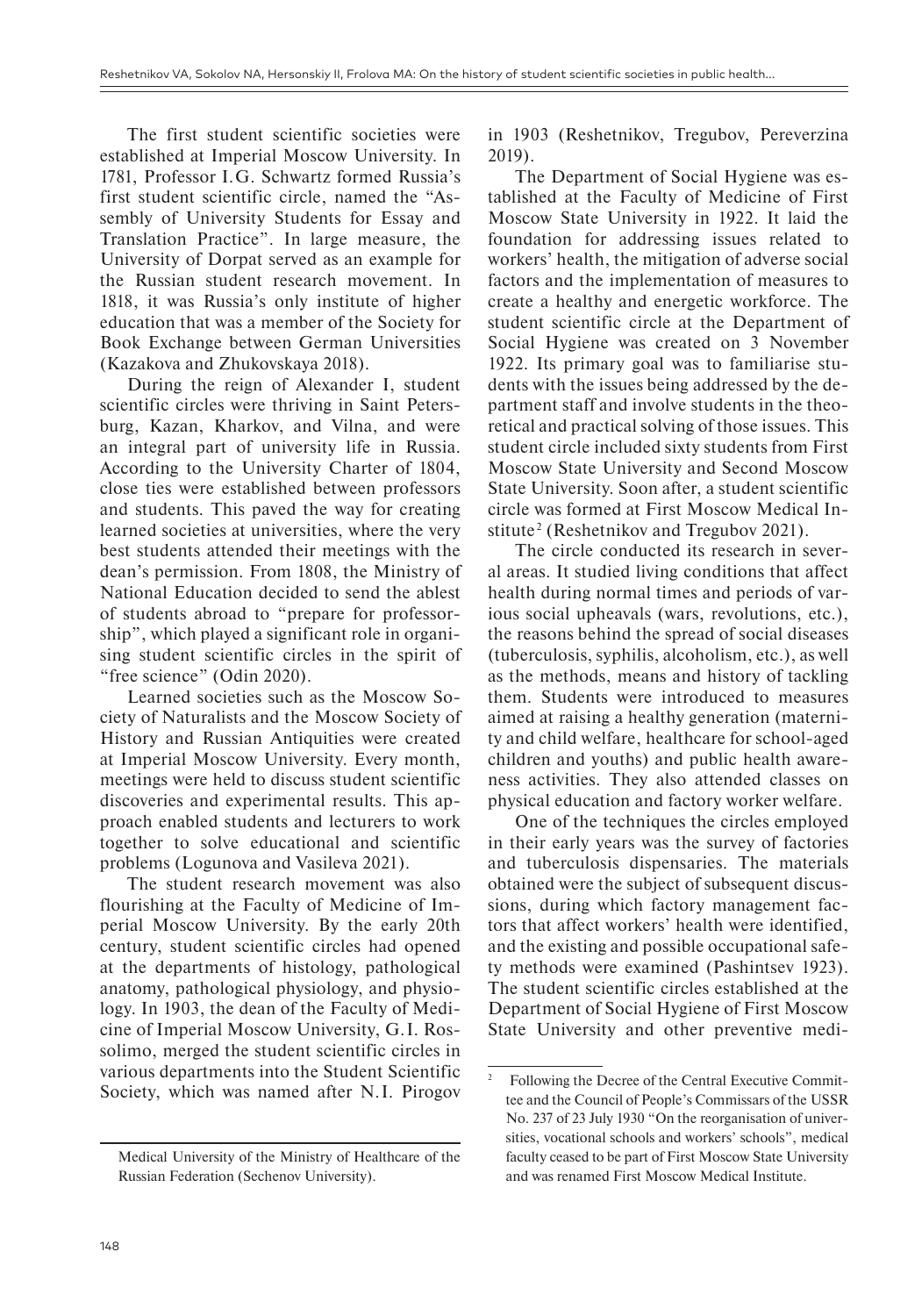cine departments enabled to rectify a number of teaching shortcomings, which were primarily due to an insufficient resource base and a large number of learning circles. They also enabled students to concentrate on the critical development of such an area of healthcare as prevention (improvement of work sanitary conditions, living conditions, medical check-ups), solve the problem of training not only general practitioners but also public health doctors, and teach students the skills of raising public health awareness and working in health departments of local councils.

The purpose of the student scientific circle at the Department of Social Hygiene of First Moscow State University was to involve the most active students in terms of research and social work in the work conducted by the department staff. It also sought to give students in-depth theoretical and practical knowledge, familiarise students with basic hygiene research methods, engage students in social work via cooperation with professional societies and organisations, and ultimately create an environment to encourage them to tie their future professional work to preventive medicine. To this end, extra lectures, colloquia, and presentations on certain extra-curricula issues were planned. Members of the circle were assigned certain topics and questions for independent research, and the results were presented in the form of reports or library research papers. Additional trips to preventive healthcare institutions were scheduled to acquaint students with their work in greater detail. In-depth lessons on the public health and social hygiene research method and laboratory practicals on experimental hygiene were conducted. Classes were held at the social and occupational disease clinic and in anthropometric and statistical offices. Members of the circle participated in public health and social hygiene research (public catering, housing, sex life, maternity welfare). They were also involved in committees on the improvement of living and work sanitary conditions of public health awareness establishments, congresses and conferences dealing with preventive issues and attended meetings of professional societies. Any student could be a member of the circle, provided they were actively involved in its work. The engagement of students studying dis-

ciplines relevant to the circle's work was considered most effective. For instance, fifth-year students were mostly involved in the social hygiene circle, and fourth-year students in the occupational hygiene circle (*225 let*… 1990). The circle was led by a member of the department (lecturer/research worker), who was a member of the circle's bureau (Pashintsev 1925).

From 1922 to the beginning of the Great Patriotic War, student research was carried out in very difficult social, material, and financial circumstances. However, the volume and degree of elaboration of the material researched by circle members at that time deserve the utmost respect. Research topics during this period included "The history of the fight against tuberculosis", "The history of medicine in Russia", "Tasks facing a doctor in school-age child welfare", "Tuberculosis and the school" (Pashintsev 1925).

In 1941, in the run-up to the Great Patriotic War, the Department of Social Hygiene was renamed the Department of Healthcare Organisation by order of the People's Commissar of Public Health G.A. Miteryov. The department's focus shifted towards practical organisa $tion - the creation of teams to conduct snitary$ and anti-epidemic work. Against this backdrop, social hygiene research stagnated (Siburina and Miroshnikova 2015).

The 1960–1980s were the next crucial period in the development of the student scientific circle. A new area of public health research and practical work emerged during this period. The priority in scientific research shifted to the development and improvement of preventive medicine. Social hygiene was reinstated as a scientific discipline following the order of the Ministry of Health of the USSR of 28 February 1966. During this period, the research and curricular work of the Department of Healthcare Organisation of First Moscow Medical Institute covered a whole host of issues pertaining to social hygiene and healthcare organisation. Circle members were actively involved in research on outpatient work and hospital care, public health services, organisation of specialised medical care, prevention and medical checkup, and maternity and child welfare. The Department of Healthcare Organisation became an advisory centre for social hygiene research and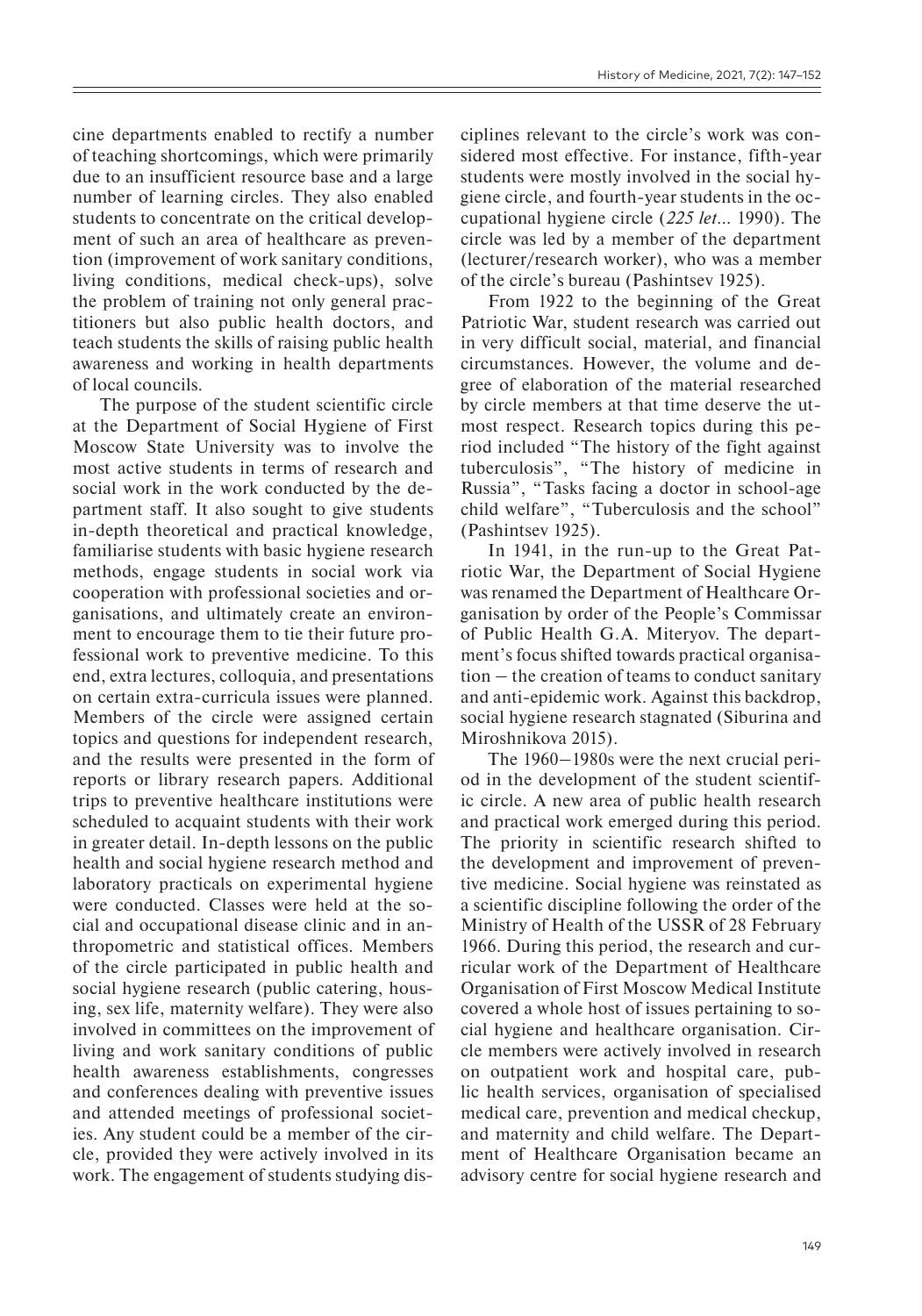sanitary statistics, which determined the range of research issues addressed by the student scientific society (research on fertility, maternal and child welfare, reproductive loss).

The student research movement continued and still continues the research and cultural traditions of past generations. Public health and healthcare departments at all universities now have student scientific circles. Their primary tasks are: improving the level of training of medical professionals, preserving, maintaining and advancing the traditions of domestic medical education, creating an environment to foster young talent, promoting creative thinking and professional skills among students, introducing them to research, preparing them for independent research, popularising scientific knowledge, and providing career guidance to students interested in research for their subsequent enrolment for fellowship, etc.<sup>3</sup>

Working in student scientific circles aids the development of student cognitive activity and professional skills, personal responsibility, interest in the work of colleagues, respect and attention to patients. It also develops interpersonal skills, improves skills of interacting not only with colleagues but also patients and their relatives. Emphasis is placed on the practical application of the knowledge gained. For future healthcare organisers, this is an opportunity to see how various solutions are implemented in practice and gain an insight into the cost of potential mistakes. Studying the history of healthcare enables to establish current patterns and learn the lessons of the past.

Reports and library research papers, which must be discussed at student scientific circle meetings, remain the primary form of student research work. The best works are sent to research and practical conferences. Students attend lectures on the scientific research methodology and are introduced to research areas associated with the work of the department staff. As part of interdisciplinary interaction, they attend master classes conducted by leading experts in various clinical fields and participate in various cultural and research and practical events (annual "Preventive Medicine Week", "Management and Leadership in Healthcare" international student Olympiad, etc.).

The key to the success of a student scientific circle is its leader. This is usually an academic ‒ a respected doctor and scientist. The leader's central task is to instil an interest in research among students and familiarise them with the opportunities and prospects of research work (Fedina et al. 2018; Semenov and Gorbonosov 2012). The research work of students at the N.A. Semashko Department of Public Health and Healthcare of Sechenov University is carefully planned. The leader determines the range of research topics and mentors from among the teaching staff who will help students work on the chosen topic, schedules meetings and plans where and when the results of student research will be published (Tregubov and Shapovalova 2015).

Like many years ago, engaging students to conduct research in the department's core research areas remains the primary goal of the student scientific circle at the N.A. Semashko Department of Public Health and Healthcare of Sechenov University. Classes in the student scientific circle promote an in-depth understanding of research issues among students. They are also an effective way of providing career guidance for would-be healthcare leaders, who can enrol for residency training ("Healthcare Organisation and Public Health" speciality) or fellowship (speciality  $14.02.03 -$  "Public Health and Healthcare") upon completing specialist programmes.

N.A. Semashko believed that one of the critical tasks of student scientific societies and circles is character building among students, ensuring an honest attitude of each student towards their duties (Semashko 1945). Today, thanks to modern technologies, student scientific circle meetings and research and practical events can be held remotely (Tregubov 2015). Hence, students from different universities across different cities, and even countries, can participate. In student scientific circles, students are able to interact in an informal setting with the best lecturers, who are also top experts.

See Aznabaeva L.M. Work in a student scientific circle as a way of realising the intellectual potential of students. *Mezhdunarodnyy zhurnal ehksperimentalnogo obrazovaniya* [International journal of experimental education]. 2013, 3: 33 (In Russ.). Also see: (Kompaniets 2016; Malysh, Romashov, Grechkin 2014).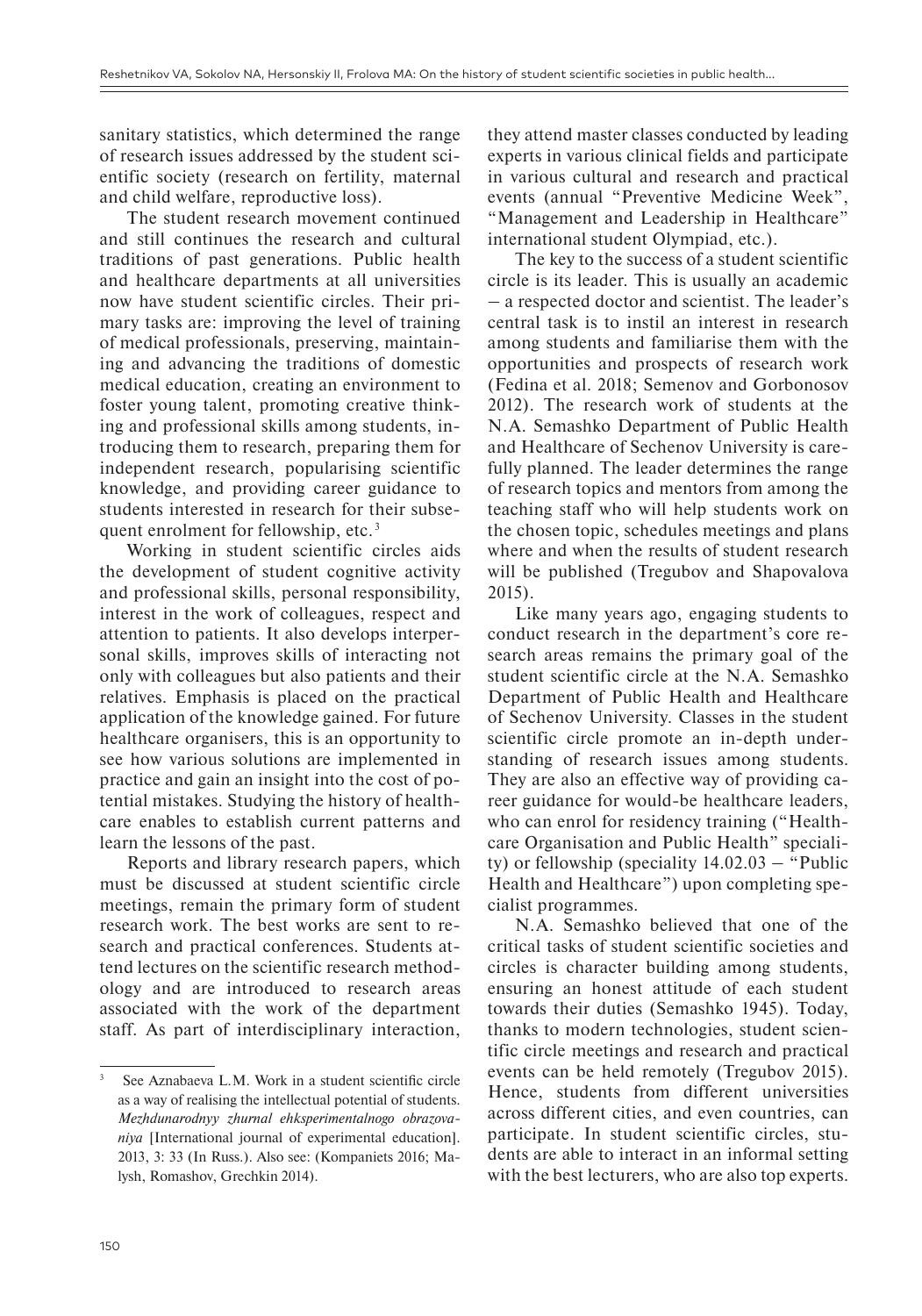Therefore, just like in the days of N.A. Semashko, by working in student scientific circles, students not only acquire knowledge but also learn

### **References**

- 225 let Pervomu Moskovskomu meditsinskomu institutu im. I.M. Sechenova, 1765–1990 [225 years to the First Moscow Medical Institute named after I.M. Sechenov, 1765–1990] (1990) Ed. M.A. Paltsev. Moscow: Meditsinskaya entsiklopediya. (In Russ.)
- Fedina NV, Tkachenko TG, Dmitriev AV, Gudkov RA, Filimonova T.A. et al. (2018) Studencheskiy nauchnyy kruzhok kak metod "individualno-orientirovannogo" prepodavaniya distsipliny [Student scientific circle as a method of "personally-oriented" teaching]. Nauka molodykh (Eruditio Juvenium) [Science of the young (Eruditio Juvenium)] 1 (6): 87–108. DOI: 10.23888/ HMJ2018187–108 (In Russ.)
- Gorelova LE, Kasimovskaia NA (2015) Osnovateli pervykh kafedr istorii meditsiny i sotsialnoy gigieny v SSSR [The founders of first chairs of history of medicine and social hygiene in the USSR]. Problemy sotsialnoy gigieny, zdravookhraneniya i istorii meditsiny [Problems of social hygiene, public health and history of medicine] 23 (3): 56–59. (In Russ.)
- Kazakova KS, Zhukovskaya TN (2018) Universitetskie svyazi Peterburga i Derpta v pervoy polovine 19 v. i problema edinstva akademicheskogo prostranstva Rossiyskoy imperii [University links of St. Petersburg and Dorpat in the first half of the 19th century and the problem of the unity of the academic space of the Russian Empire]. Zapad–Vostok [West – East] 11: 83–98. DOI: 10.30914/2227–6874–2018–11–83–98 (In Russ.)
- Kompaniets OA (2016) Nauchnaya deyatelnost i ee populyarizatsiya v strukture raboty studencheskogo nauchnogo obshchestva [Scientific activity and its popularization in the structure of the work of the student scientific society]. Problemy sovremennogo pedagogicheskogo obrazovaniya [Problems of modern pedagogical education] 51–2: 235–244. (In Russ.)
- Logunova GV, Vasileva NF (2021) Nauchno-issledovatelskaya rabota studentov v sisteme Rossiyskoy (sovetskoy) vysshey shkoly [Research work of students in the system of Russian (Soviet) higher education]. Problemy sotsialno-ekonomicheskogo razvitiya Sibiri [Issues of social-economic development of Siberia] 1 (43): 124–129. DOI: 10.18324/2224–1833– 2021–1–124–129 (In Russ.)

to apply it, work with it independently, and analyse situations. All this ultimately promotes clinical thinking among students.

- Malysh EYu, Romashov BB, Grechkin VI (2014) K voprosu ob organizatsii nauchno-issledovatelskoy raboty studentov [Towards organization of research work of students]. Lichnost, semya i obshchestvo: voprosy pedagogiki i psihologii [Personality, family and society: issues of pedagogy and psychology] 39–1: 127– 131. (In Russ.)
- Odin VI (2020) Studencheskiy nauchnyy kruzhok kak forma tyutorskogo soprovozhdeniya [Student scientific circle as a form of tutor's support]. Vestnik Rossiyskoy Voenno-meditsinskoy akademii [Bulletin of the Russian Military Medical Academy] 4 (72): 220–227. (In Russ.)
- Pashintsev IA (1923) An essay on the work of student circles on social hygiene. Sotsialnaya gigiena: Sbornik vykhodyashchiy periodicheski pod redaktsiey kafedry sotsialnoy gigieny moskovskikh gosudarstvennykh universitetov [Social hygiene: A collection published periodically under the editorship of the Department of Social Hygiene of Moscow State Universities]. Issue 2. Moscow–Petrograd. P. 163–164. (In Russ.)
- Pashintsev IA (1925) Kruzhkovaya rabota [Extra academic activity]. Sotsialnaya gigiena: Sbornik No. 5 Glavnogo upravleniya nauchnymi uchrezhdeniyami [Social Hygiene: Collection No. 5 of the Main Department of Scientific Institutions]. Eds. A.V. Molkov, N.A. Semashko, A.N. Sysin. Moscow-Leningrad. P. 52–54. (In Russ.)
- Reshetnikov VA, Tregubov VN, Pereverzina NO (2019) Organizatsiya mezhvuzovskogo sotrudnichestva studentov [Organization of Inter-University cooperation of students]. Meditsinskoe obrazovanie i professionalnoe razvitie [Medical education and professional development] Vol. 10, No. 3 (35): 90–99. DOI: 10.24411/2220–8453–2019–13010 (In Russ.)
- Reshetnikov VA, Tregubov VN (2021) On the history of the creation and activities of the Department of Social Hygiene in the Faculty of Medicine at the First Moscow State University. History of Medicine 7 (1): 98–106. DOI: 10.17720/2409–5583.t7.1.2021.11k
- Semashko NA (1945) Vospitanie studentov otvetstvennoe delo [Education of students is a responsible matter]. Vestnik vysshey shkoly [Bulletin of the Higher School] 3: 11–13. (In Russ.)